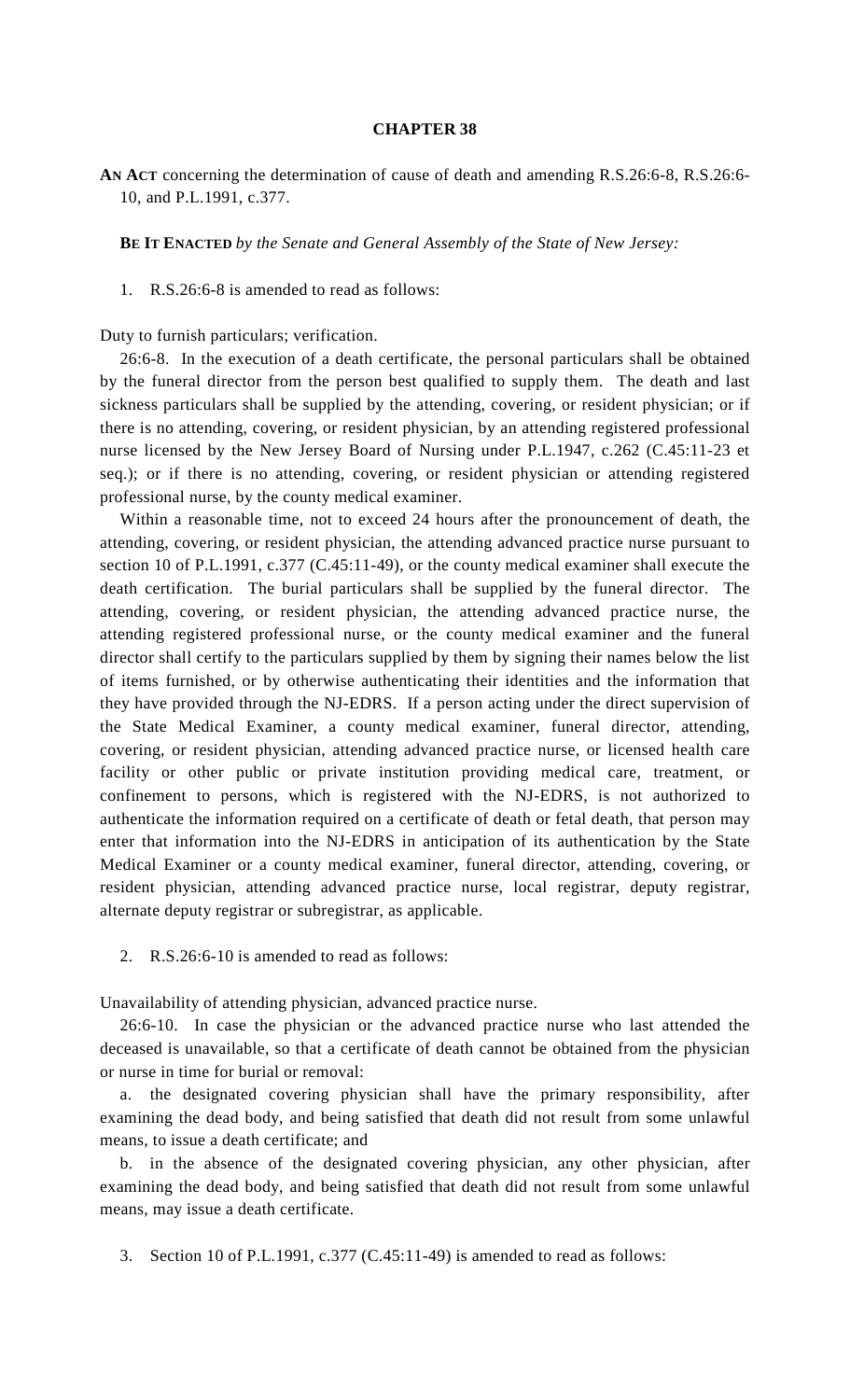C.45:11-49 Permitted duties of advanced practice nurse.

 10. a. In addition to all other tasks which a registered professional nurse may, by law, perform, an advanced practice nurse may manage preventive care services and diagnose and manage deviations from wellness and long-term illnesses, consistent with the needs of the patient and within the scope of practice of the advanced practice nurse, by:

(1) initiating laboratory and other diagnostic tests;

 (2) prescribing or ordering medications and devices, as authorized by subsections b. and c. of this section; and

 (3) prescribing or ordering treatments, including referrals to other licensed health care professionals, and performing specific procedures in accordance with the provisions of this subsection.

 b. An advanced practice nurse may order medications and devices in the inpatient setting, subject to the following conditions:

 (1) the collaborating physician and advanced practice nurse shall address in the joint protocols whether prior consultation with the collaborating physician is required to initiate an order for a controlled dangerous substance;

 (2) the order is written in accordance with standing orders or joint protocols developed in agreement between a collaborating physician and the advanced practice nurse, or pursuant to the specific direction of a physician;

 (3) the advanced practice nurse authorizes the order by signing the nurse's own name, printing the name and certification number, and printing the collaborating physician's name;

(4) the physician is present or readily available through electronic communications;

 (5) the charts and records of the patients treated by the advanced practice nurse are reviewed by the collaborating physician and the advanced practice nurse within the period of time specified by rule adopted by the Commissioner of Health pursuant to section 13 of P.L.1991, c.377 (C.45:11-52);

 (6) the joint protocols developed by the collaborating physician and the advanced practice nurse are reviewed, updated, and signed at least annually by both parties; and

 (7) the advanced practice nurse has completed six contact hours of continuing professional education in pharmacology related to controlled substances, including pharmacologic therapy and addiction prevention and management, in accordance with regulations adopted by the New Jersey Board of Nursing. The six contact hours shall be in addition to New Jersey Board of Nursing pharmacology education requirements for advanced practice nurses related to initial certification and recertification of an advanced practice nurse as set forth in N.J.A.C.13:37-7.2.

 c. An advanced practice nurse may prescribe medications and devices in all other medically appropriate settings, subject to the following conditions:

 (1) the collaborating physician and advanced practice nurse shall address in the joint protocols whether prior consultation with the collaborating physician is required to initiate a prescription for a controlled dangerous substance;

 (2) the prescription is written in accordance with standing orders or joint protocols developed in agreement between a collaborating physician and the advanced practice nurse, or pursuant to the specific direction of a physician;

 (3) the advanced practice nurse writes the prescription on a New Jersey Prescription Blank pursuant to P.L.2003, c.280 (C.45:14-40 et seq.), signs the nurse's own name to the prescription and prints the nurse's name and certification number;

 (4) the prescription is dated and includes the name of the patient and the name, address, and telephone number of the collaborating physician;